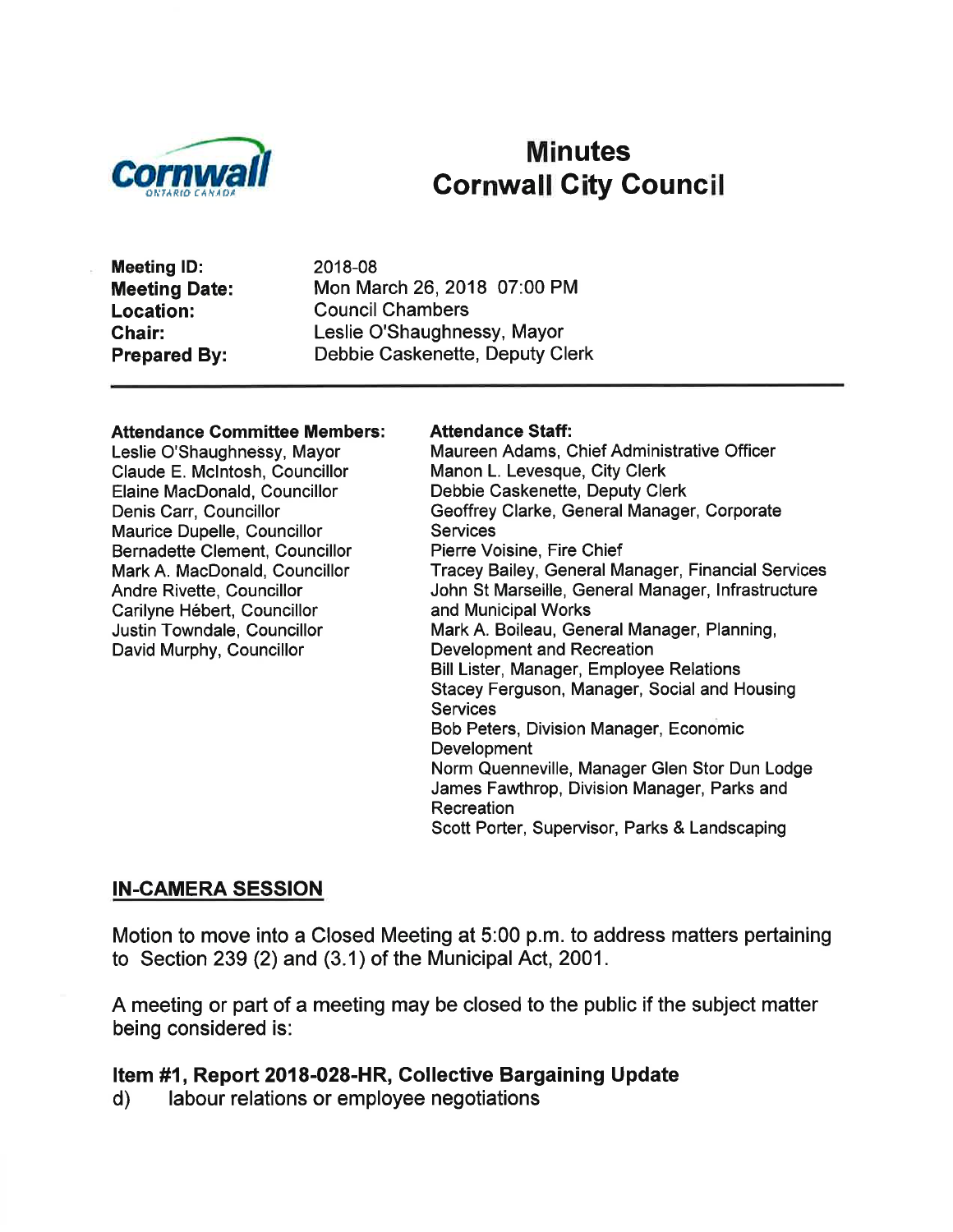Action Taken at ln-Camera Meeting: Council received this report and provided Administration with direction.

# Item #2, Report 2018-02-PDR-RS, Proposed Land Acquisition

c) a proposed or pending acquisition or disposition of land by the municipality or local board

Action Taken at ln-Camera Meeting: Council provided Administration with direction.

### Item #3, Report 2018-03-|MW-MW, Building Repairs

e) litigation or potential litigation, including matters before administrative tribunals, affecting the municipality or local board

Action Taken at In-Camera Meeting: Gouncil received this report.

Item #4, Report 2018-05-GAO, Potential Land Acquisition c) a proposed or pending acquisition or disposition of land by the municipality or local board

Action Taken at In-Camera Meeting: Council received this report.

# Item #5, Report 2018-022-GL, Lay Appointment to the Economic Strategic

Development Implementation Committee<br>b) personal matters about an identifiable individual, including municipal or local board employees

Action Taken at ln-Camera Meeting: Council appointed a Lay Member to this Committee.

# Item #6, Report 2018-023-CL, Lay Appointment to the Culture Plan

Committee<br>b) personal matters about an identifiable individual, including municipal or local board employees

Action Taken at In-Camera Meeting: Council appointed a Lay Member to this Committee.

Moved By: Bernadette Clement, Councillor Seconded By: Mark A. MacDonald, Councillor

Motion Carried

# MOMENT OF PERSONAL REFLECTION

NATIONAL ANTHEM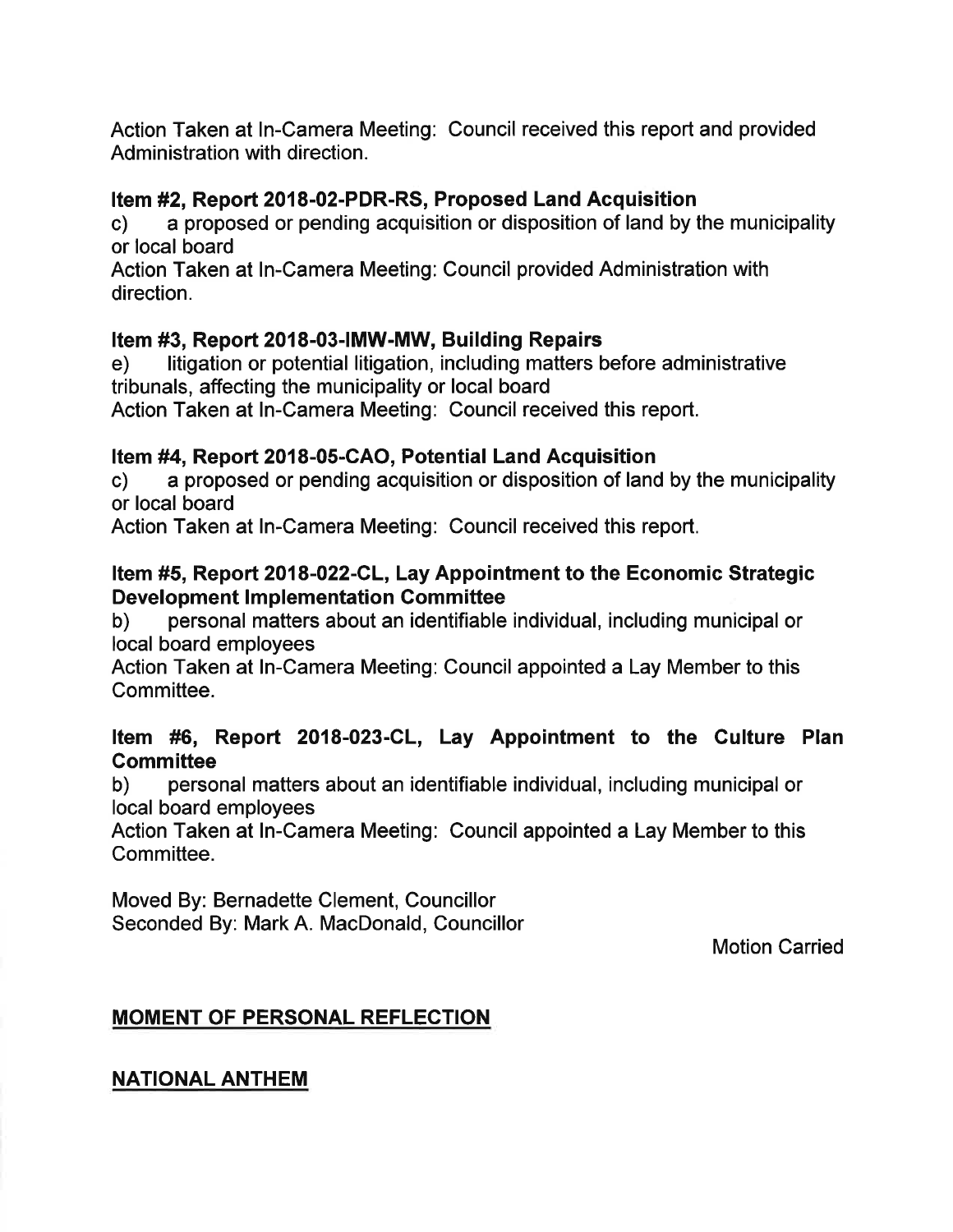Assembly

# ROLL CALL

# ADDITIONS, DELETIONS OR AMENDMENTS

All matters listed under General Consent, save and except "Delegations" are considered to be routine and will be enacted by one motion.

1 Addition of the AMCTO Report, Municipal Council Compensation in Ontario, as part of Communications ltem #9, Council Compensation for Term of 2019 to 2022 (Part 2).

2 Addition of By-law 2018-034 to authorize The Corporation of the City of Cornwall to enter into an Agreement of Purchase and Sale with Canadian National Railway Company for the purchase of properties adjacent to the Benson Centre.

3 Amendment to the number of the Confirming By-law from 2018-034 to 2018-035.

4 Addition of New Business ltem, Edible Landscape Strategy

5 Communications ltem #1, Development Charges - 2017 Background Study was moved to immediately follow the presentation on the same subject.

6 Consent ltem #5, PAC Report No. 1 - Application for a Draft Plan of Condominium (Conversion) was moved to Communications as ltem #10 for discussion.

### ADOPTION OF AGENDA

Motion to adopt the Agenda as amended

Moved By: David Murphy, Councillor Seconded By: Carilyne Hébert, Councillor

Motion Carried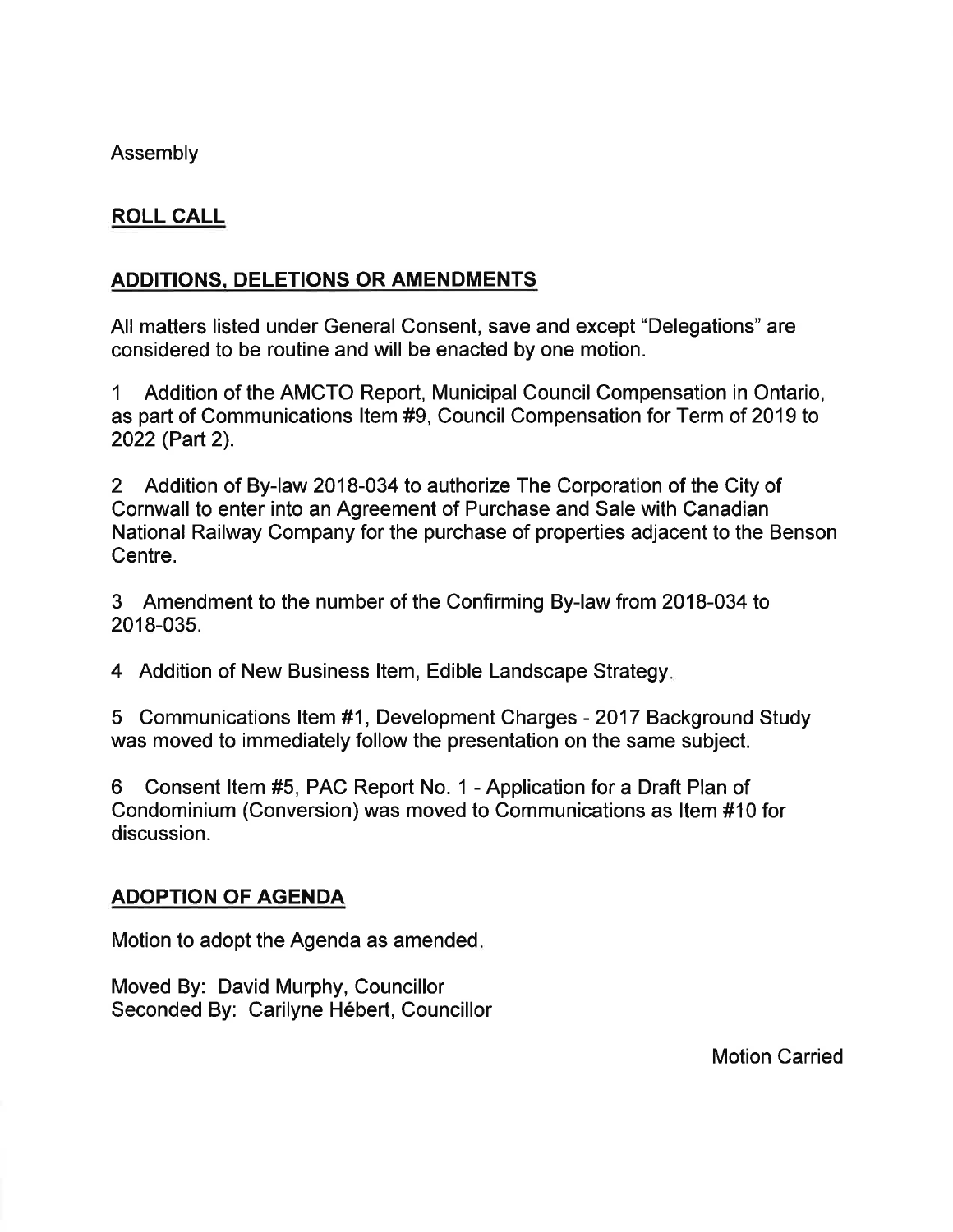# DISCLOSURE OF INTEREST

Councillor Mark A. MacDonald disclosed a conflict of interest related to Presentations - Development Charges and ltem #1 under Communications, Development Charges - 2017 Background Study as he is involved in development in the east end of the City.

# COMMITTEE OF THE WHOLE

Motion to go into Committee of the Whole and to consider and refer all Minutes, Presentations, Delegations, ConsenVCorrespondence, Resolutions, Reports and By-laws to that Committee.

Moved By: André Rivette, Councillor Seconded By: Carilyne Hébert, Councillor

Motion Carried

# GENERAL CONSENT

# ADOPTION OF MINUTES

Motion to endorse the following Minutes as presented

#### 1 February 26,2018 Cornwall City Council Meeting Click for detail  $\rightarrow$   $\Box$

# 2 March 2, 2018 Cornwall City Council Meeting

Click for detail  $\rightarrow$  [4]

3 March 5,2018 Gornwall City Council Meeting Click for detail -->  $\Box$ 

Moved By: Maurice Dupelle, Councillor Seconded By: Bernadette Clément, Councillor

Motion Carried

# **PRESENTATIONS**

1 Gaydence Andre, Volunteer and Fundraiser - Book of Recognition Click for detail -->  $\mathbb{I}^n$ Caydence Andre was congratulated on her fundraising accomplishments and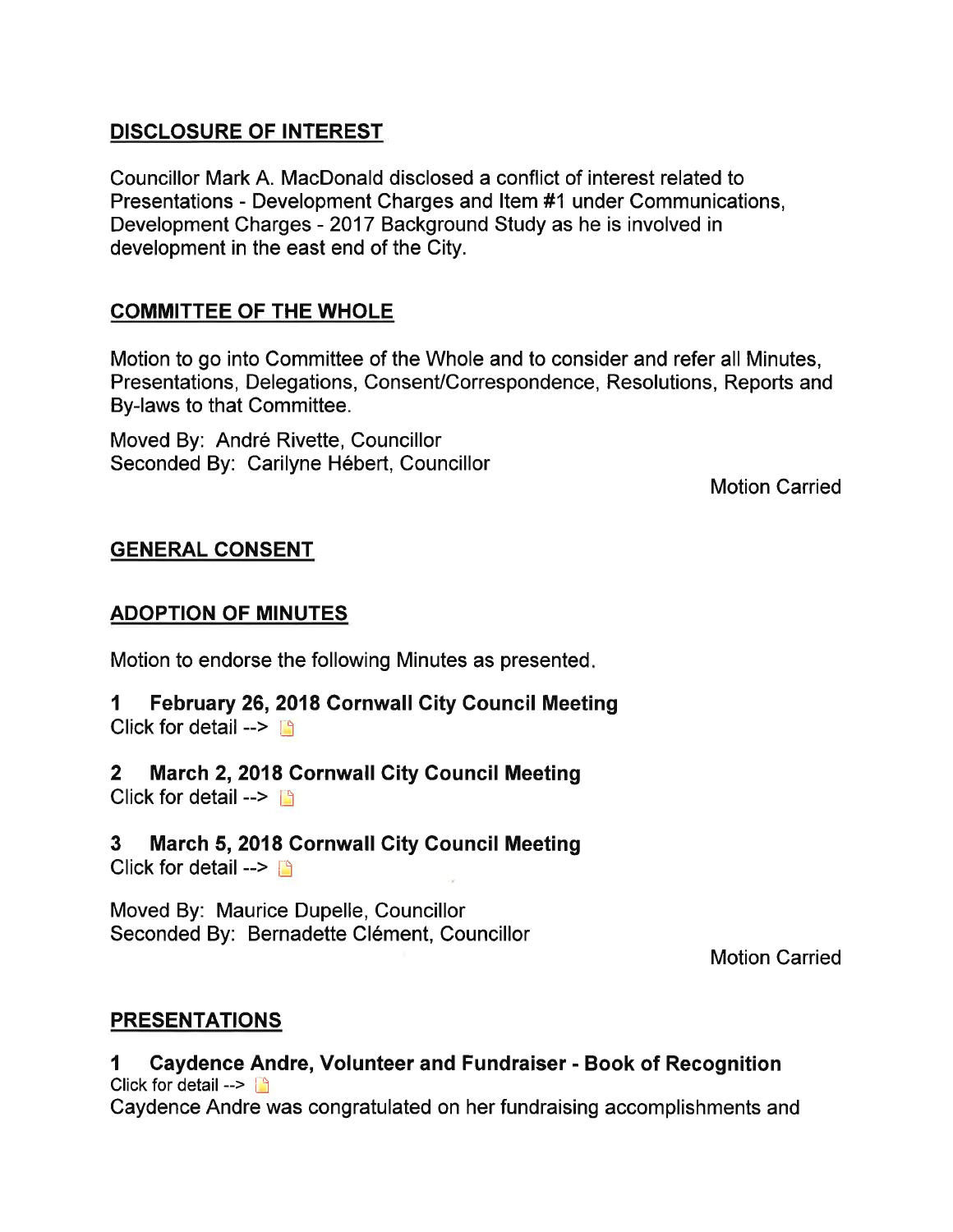invited to sign the Book of Recognition.

#### Having declared a conflict of interest on this matter, Councillor Mark A. MacDonald stepped away from the table.

### 2 Development Gharges by Andrew Grunda of Watson & Associates Economists Ltd. - Presentation to Gouncil

Click for detail  $\rightarrow$   $\uparrow$ Andrew Grunda, Watson & Associates Economists Ltd. presented a brief overview of the 2017 Development Charges (DC) Background Study, the proposed City-Wide DC By-law and the proposed Brookdale Avenue North Corridor DC By-law.

Motion to receive this Presentation.

Moved By: André Rivette, Councillor Seconded By: Justin Towndale, Councillor

Motion Carried

# 3 Development Gharges - 2017 Background Study

Click for detail  $\rightarrow \Box$ 

Motion to:

a) approve the capital project listing set out in Chapter 4 of the DC Background Study dated December 22,2017, subject to further annual review during the capital budget process, and

b) that pursuant to Section 10(1) of the Development Charges Act, 1997 , the 2017 DC Background Study dated December 22,2017 prepared by Watson and Associates Economists Ltd. be adopted, and

c) that with Council's endorsement of the 2017 DC Background Study, the DC By-Laws will be included for approval on the Agenda at the Council meeting of April 9,2018, and

d) that it be confirmed that Council has determined that no further notice or public meetings are required pursuant to Section 12 of the Development Charges Act,1997

Motion to amend the main motion and to change the phase-in of development charges from 5 years to 7 years.

Moved By: David Murphy, Councillor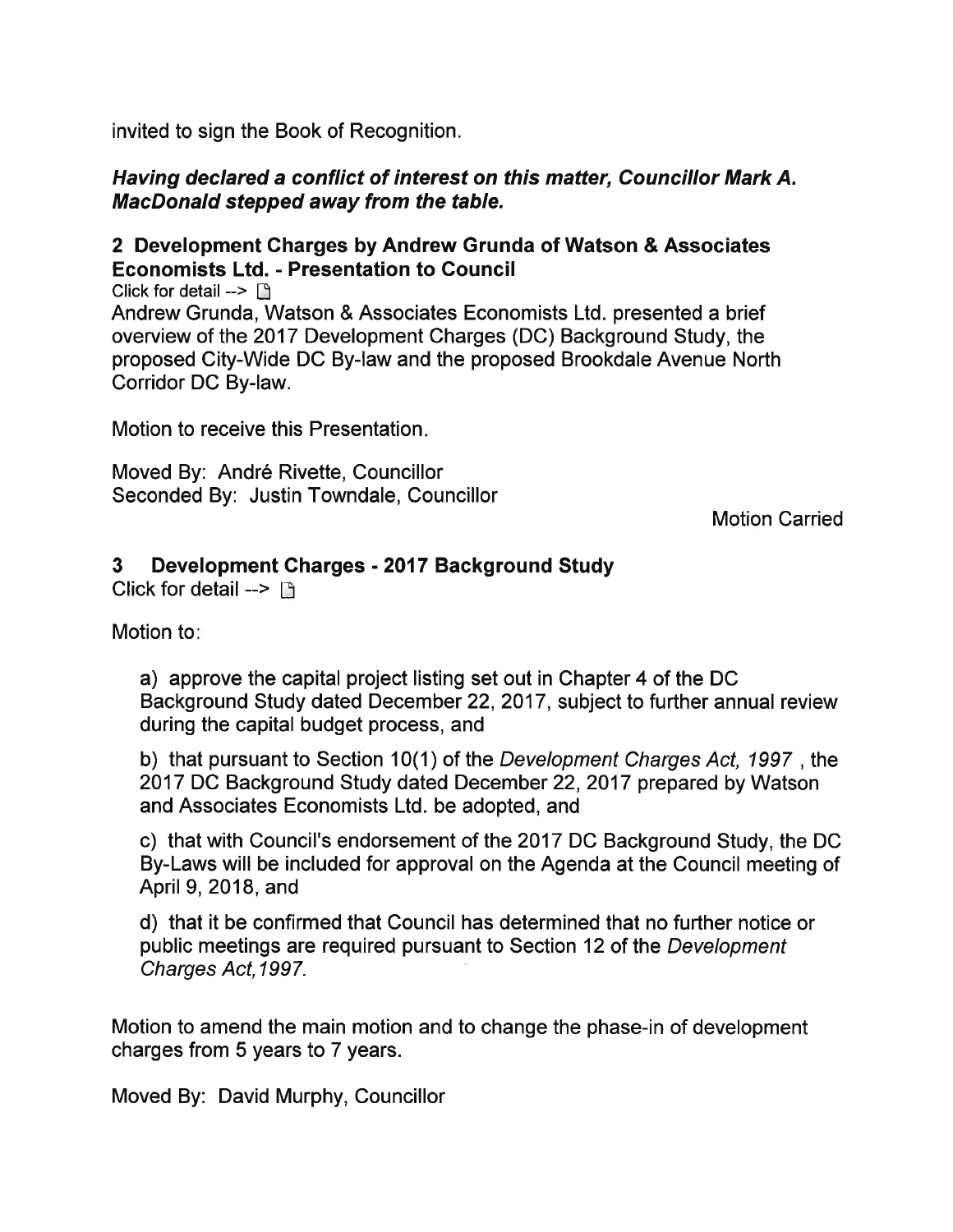Seconded By: Carilyne Hébert, Councillor

A recorded vote on this matter resulted as follows

# Votes For = 5

Claude E. Mclntosh, Councillor Bernadette Clement, Councillor Carilyne Hébert, Councillor Justin Towndale, Councillor David Murphy, Councillor

### Votes Opposed = 5

Leslie O'Shaughnessy, Mayor Elaine MacDonald, Councillor Denis Carr, Councillor Maurice Dupelle, Councillor Andre Rivette, Councillor

Motion to Amend Defeated for Want of Majority

Motion to amend the main motion and to include Brownsfield properties to the list of Non-Statutory Exemptions.

Moved By: Bernadette Clément, Councillor Seconded By: Carilyne Hébert, Councillor

Motion to Amend Carried

#### Mayor Leslie O'Shaughnessy stepped away from the chair to speak on the matter. Acting Mayor Denis Carr presided over the discussion and subseguent vote.

Motion to approve the Main Motion as amended.

Moved By: André Rivette, Councillor Seconded By: Elaine MacDonald, Gouncillor

A recorded vote on this matter resulted as follows:

### Votes For  $= 8$

Leslie O'Shaughnessy, Mayor Claude E. Mclntosh, Councillor Elaine MacDonald, Councillor Maurice Dupelle, Councillor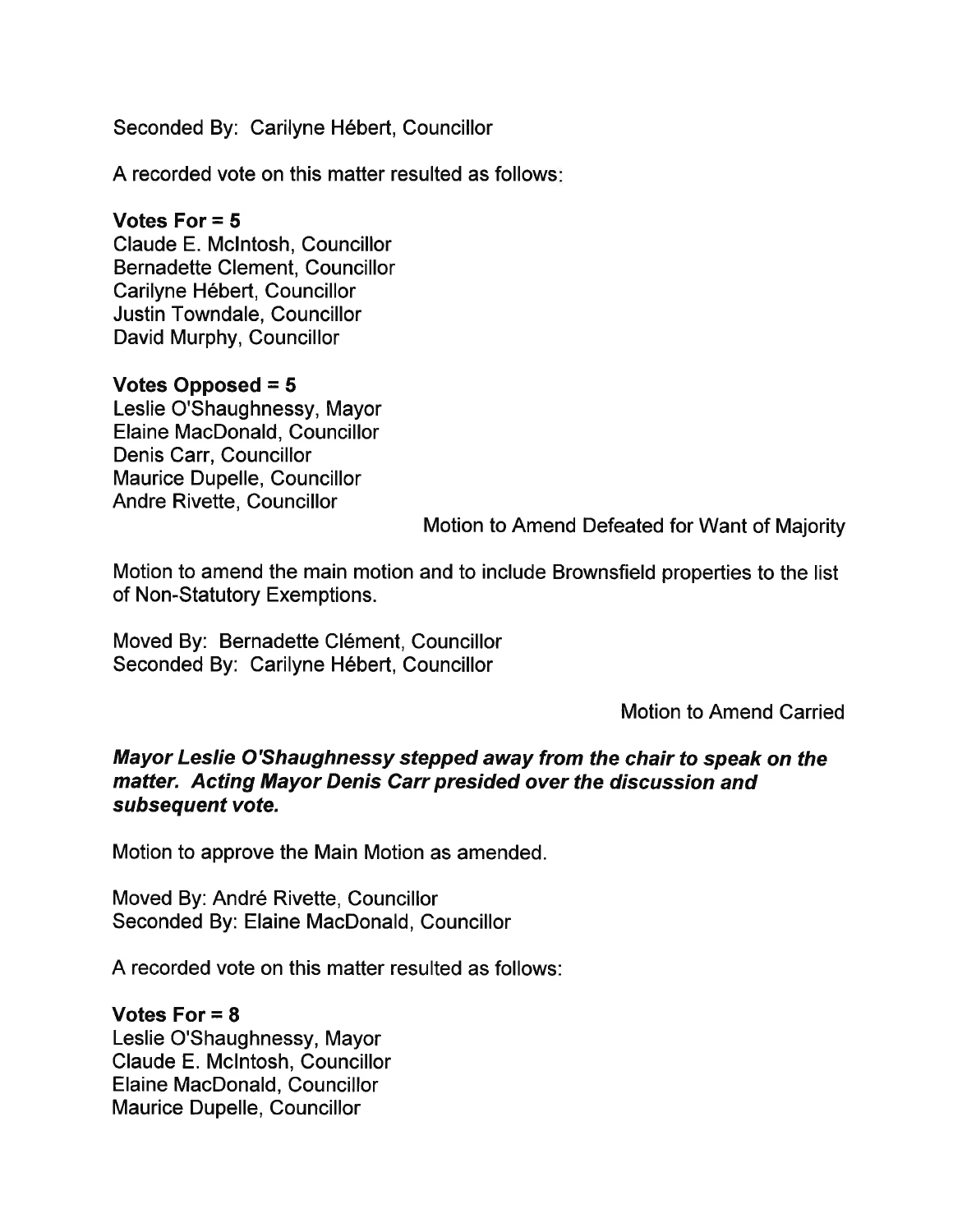Bernadette Clement, Councillor Andre Rivette, Councillor Carilyne Hébert, Councillor Justin Towndale, Councillor

Votes Opposed = 2 Denis Carr, Councillor David Murphy, Councillor

Main Motion Carried

The main motion now reads as follows

a) approve the capital project listing set out in Chapter 4 of the DC Background Study dated December 22,2017, subject to further annual review during the capital budget process, and

b) that pursuant to Section 10(1) of the Development Charges Act, 1997, the 2017 DC Background Study dated December 22,2017 prepared by Watson and Associates Economists Ltd. be adopted, and

c) that with Council's endorsement of the 2017 DC Background Study, the DC By-Laws will be included for approval on the Agenda at the Council meeting of April 9,2018, and

d) that it be confirmed that Council has determined that no further notice or public meetings are required pursuant to Section 12 of the Development Charges Act, 1997.

e) that Brownsfield properties be part of the Non-Statutory Exemptions.

#### Mayor O'Shaughnessy returned to Chair the Meeting.

Councillor Mark A. MacDonald returned to the Meeting.

#### **DELEGATIONS**

There were no Delegations

### CONSENT/CORRESPONDENCE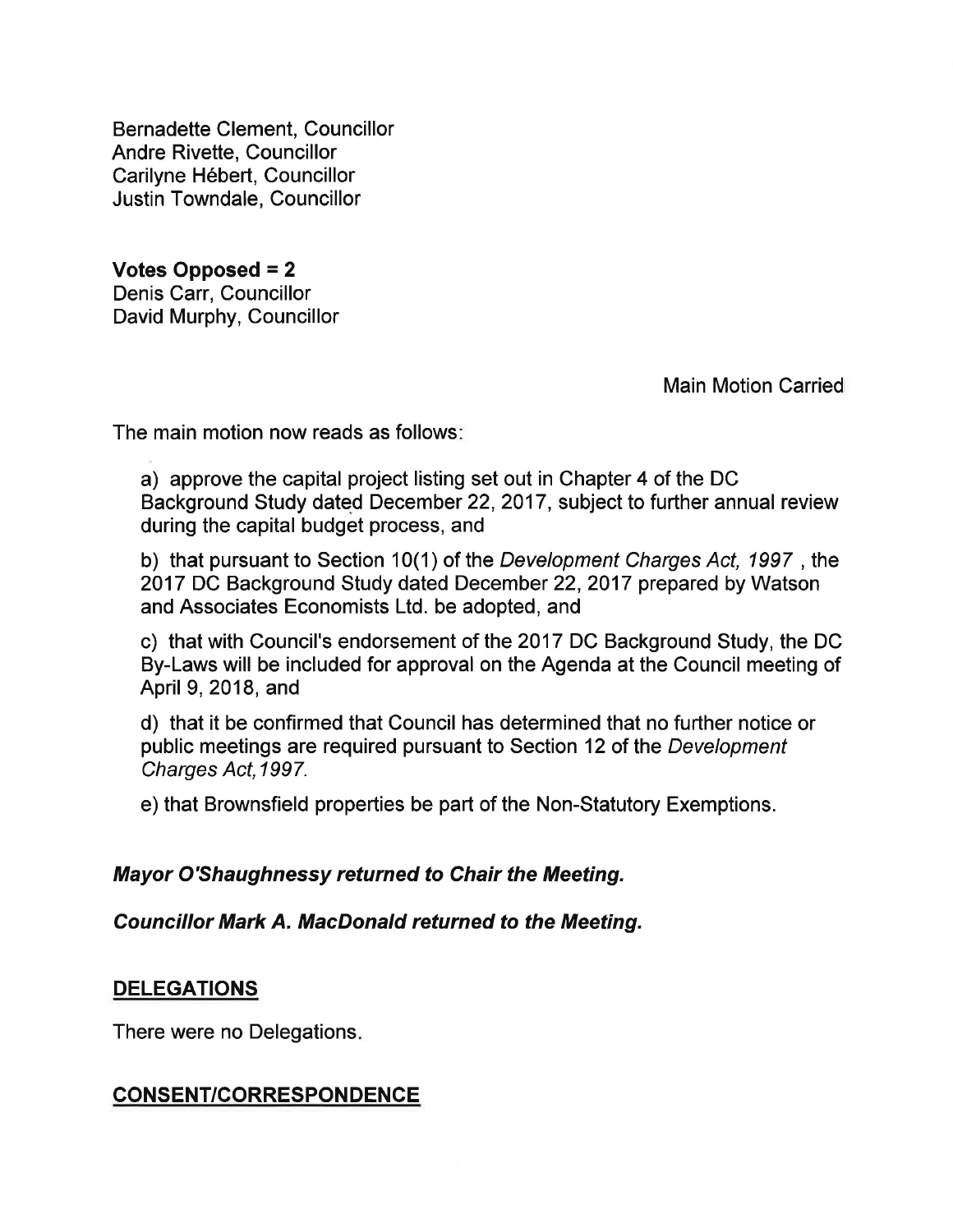# I Proclamation of Daffodil Month

Click for detail  $\rightarrow$  n

Motion to proclaim the month of April, 2018, as "Daffodil Month" in the City of Cornwall.

# 2 Proclamation of World Autism Day and Raising of the Flag

Click for detail  $\rightarrow$  n

Motion to proclaim April 3,2018, as "World Autism Awareness Day" in the City of Cornwall and to allow the Autism Ontario flag to be flown at 360 Pitt Street.

# 3 Temporary Closure of for Gornwall Food Fest and Kinsmen in Motion Gar Show

Click for detail  $\rightarrow \Box$ 

(a) Motion to approve the temporary closure of Pitt Street, from Water Street to Third Street, and First Street, from Pitt Street to Augustus Street and of First Street, from Augustus Street to Pitt Street, and of George Assaly Lane on Saturday, August 18,2018, from 5:30 a.m. to 11:00 p.m. subject to the requirements contained in the City's Corporate Policy on Temporary Street Closures for Special Events.

(b) Motion to approve a one-day exemption from By-law 192-2005, Mobile Food Premise, provision 32 (500' radius) and provision 40 (public road prohibition Pitt Street) in order to accommodate food truck on the street for the festival.

# 4 Petition Opposing the Sidewalk Project on Grant Avenue

Click for detail  $\rightarrow$  n Motion to refer this Petition to Administration for a report.

5 PAC Report No. I - Application for a Draft Plan of Condominium (Conversion) - PAC File CD-2018-01, located at 1430 and 1450 First Street East, (Lorneville Apartments), legally described as Part of Lot 3, Concession 1, as shown on Reference Plan 52R-762 Click for detail  $\rightarrow$ 

This matter was moved to Communications as ltem #10 for discussion.

# 6 Response Time Standard Notification

Click for detail  $\rightarrow$   $\rightarrow$ Motion to receive this report.

Motion to approve Consent ltems #1 through #4 and #6 of the Consent portion of the Agenda as presented.

Moved By: Bernadette Clément, Councillor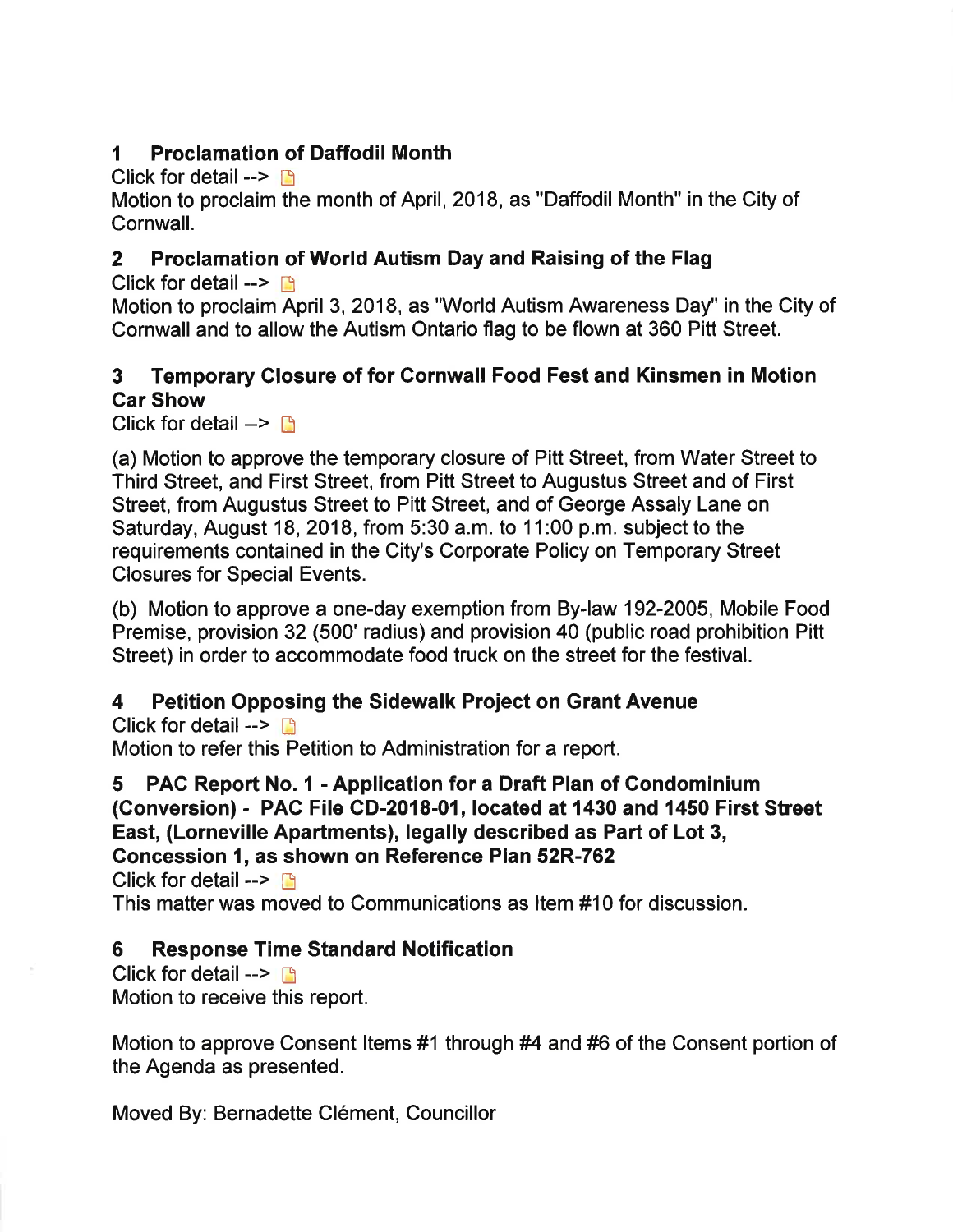Motion Carried

# RESOLUTIONS / BUSINESS ARISING FROM NOTICE OF MOTION

There were no Resolutions

# UNFINISHED BUSINESS REPORTS

# 1 Safety Zone on Eighth Street West between York Street and Augustus Street and on Nick Kaneb Drive between Holy Cross Boulevard and Marleau Avenue

Click for detail  $\rightarrow$  n Motion to approve the following recommendations:

(a) That the designation of a "Community Safety Zone" be implemented on Eighth Street West, between York Street and Augustus Street;

(b) That the designation of a "Community Safety Zone" be implemented on Nlck Kaneb Drive between Holy Cross Boulevard and Marleau Avenue.

Moved By: André Rivette, Councillor Seconded By: Justin Towndale, Councillor

Motion Carried

# COMMUNICATIONS / REPORTS

# 1 Development Charges - 2017 Background Study

Click for detail  $\rightarrow$   $\rightarrow$ 

This matter was moved to follow the Presentation on the same topic for discussion.

# 2 Renewal of Domiciliary Hostel Agreements

Click for detail  $\rightarrow$  n

Motion for the City of Cornwall as Consolidated Municipal Service Manager, authorize renewal of agreements to continue with the Domiciliary Care Program which serves, on average (monthly), 221 vulnerable clients in Cornwall and Stormont, Dundas & Glengarry.

Moved By: Mark A. MacDonald, Councillor Seconded By: Carilyne Hébert, Councillor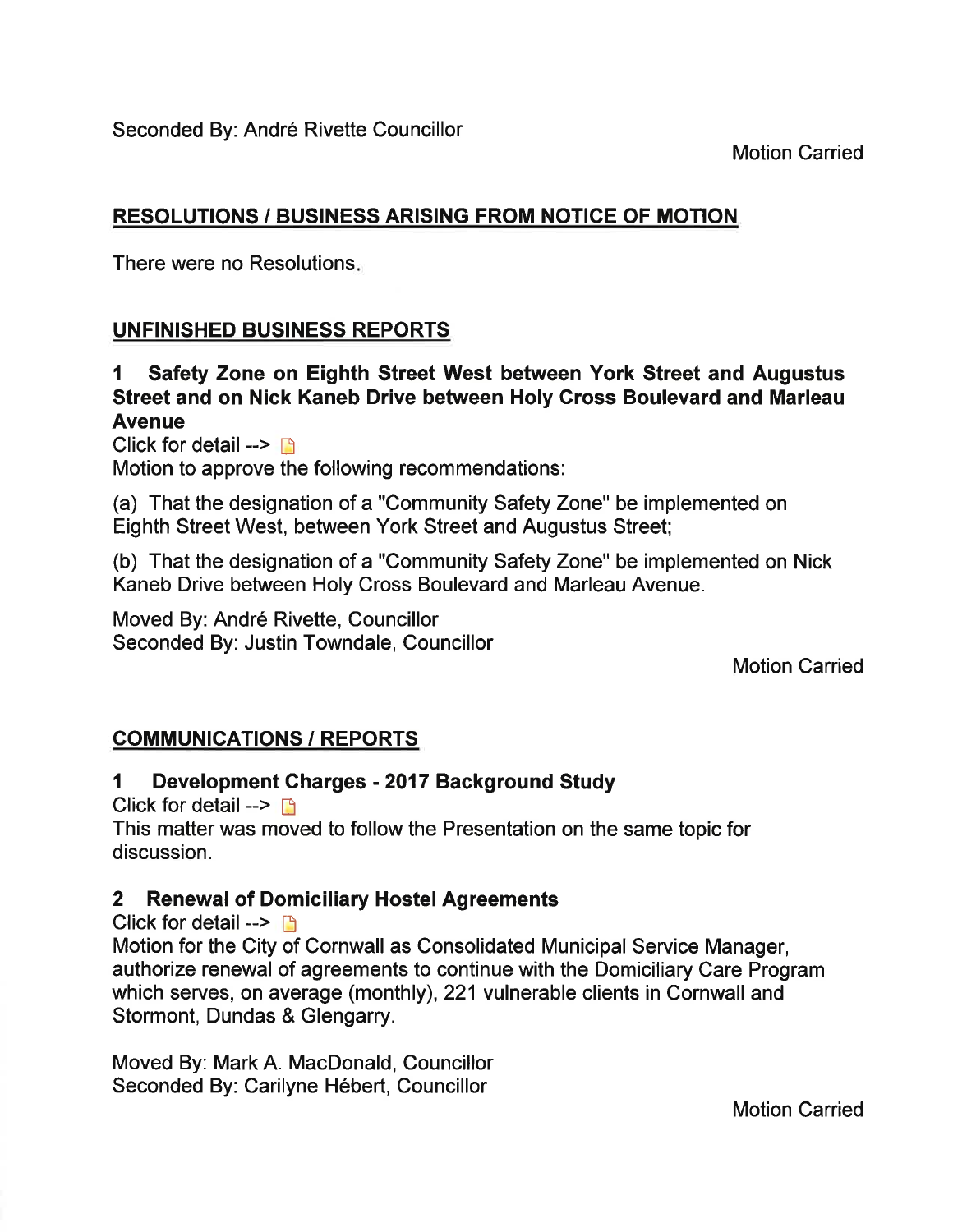# 3 Request for Removal of Part Lot Gontrol from G.H. Clément Construction lnc. on Block l0 of Registered Plan 52M-35 - Clément Court **Subdivision**

Click for detail  $\rightarrow$  is

Motion to approve the following:

a) That Part Lot Control be removed only from Block 10 of Registered Plan 52M-35, Clément Court Subdivision; and

b) That Part Lot Control be reinstated on the townhouse lots in the Clément Court Subdivision, once the subject lots have been created by the appropriate procedure.

Moved By: Mark A. MacDonald, Councillor Seconded By: Maurice Dupelle, Councillor

Motion Carried

# 4 Municipal Accommodation Tax - Follow Up Report

Click for detail  $--$ 

Motion to endorse of the Municipal Accommodation Tax Program, the related By-law will be included for approval on the Agenda for the next Regular Council Meeting of April 9, 2018.

Moved By: Maurice Dupelle, Councillor Seconded By: Carilyne Hébert, Councillor

Motion Carried

# 5 Introduction of New Business ltems by Council Members at an In-Camera Meeting

Click for detail  $\rightarrow$   $\rightarrow$ Motion to:

(a) Adopt the Notice of Motion procedure and direct Administration to incorporate it into the Procedural By-law

(b) Adopt the New Business procedure and direct Administration to incorporate it into the Procedural By-law

Moved By: Maurice Dupelle, Councillor Seconded By: Bernadette Clément, Councillor

Motion Carried

# 6 Bill 68 - Modernizing Ontario's Municipal Legislation Act

Click for detail  $\rightarrow$  n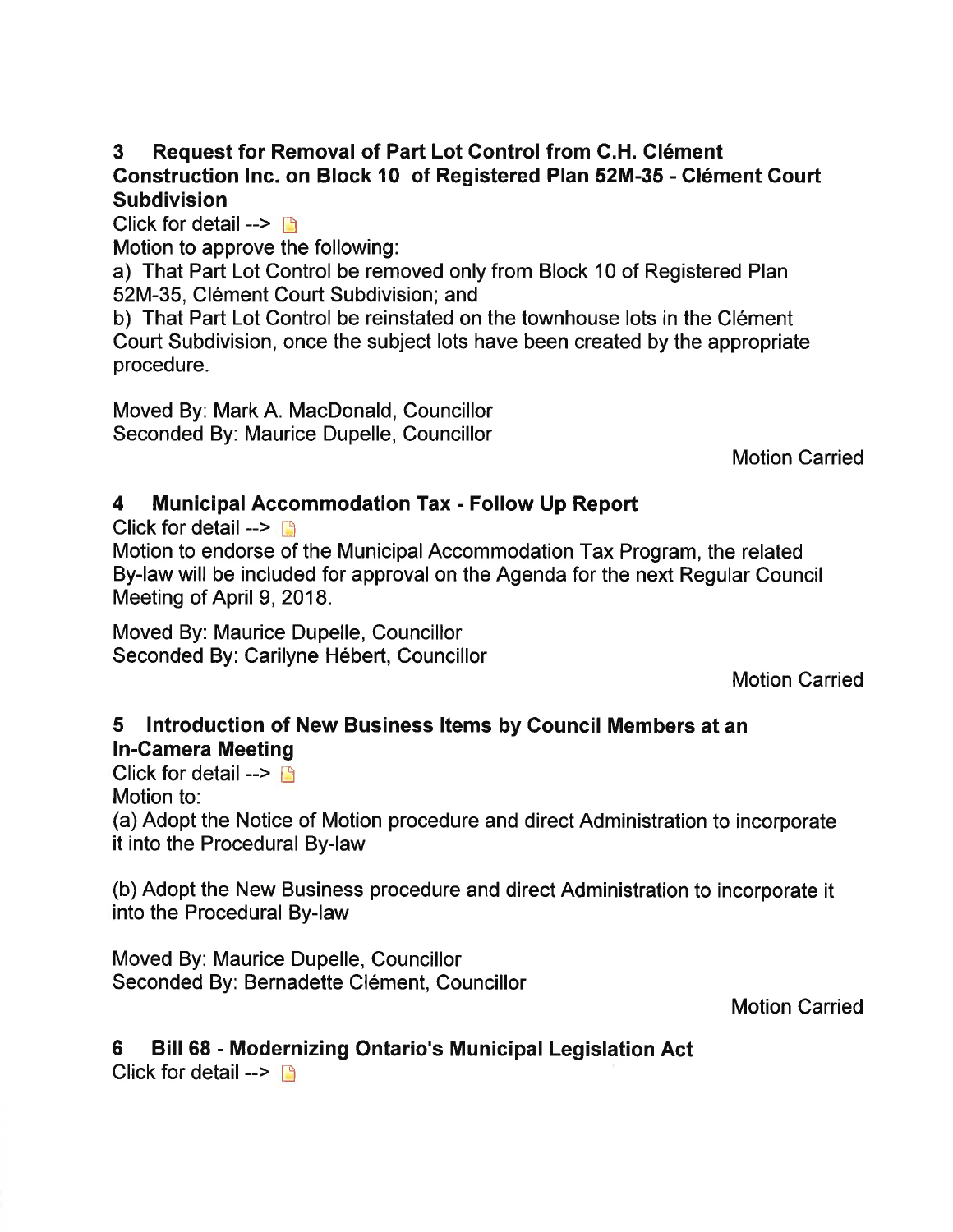Motion to:

(a) Adopt the Notice of Motion procedure and direct Administration to incorporate it into the Procedural By-law

(b) Adopt the New Business procedure and direct Administration to incorporate it into the Procedural By-law

Moved By: Maurice Dupelle, Councillor Seconded By: Bernadette Clément, Councillor

Motion Carried

# 7 Hiring Freeze - Motion from Budget Steering Committee

Click for detail  $\rightarrow$   $\rightarrow$ (a) Motion to receive this report.

Moved By: André Rivette, Councillor Seconded By: David Murphy, Councillor

Motion Carried

(b) Motion to approve a hiring freeze on all positions pending Council approval.

Manon Levesque, City Clerk, indicated that there is a Corporate Policy in place authorizing the CAO to exercising autonomy for decisions related to human resources related matters. She also indicated that, should Gouncil wish to direct Administration to the contrary, a 213 majority vote would be required. Furthermore, Ms. Levesque reminded Council that should it be in a lame duck position come July 27,2018, those powers would revert back to the CAO.

Mayor O'Shaughnessy ruled for a simple majority vote on this motion

A recorded vote on this matter resulted as follows:

#### Votes For = 4

Maurice Dupelle, Councillor Mark A. MacDonald, Councillor Andre Rivette, Councillor David Murphy, Councillor

#### Votes Opposed = 7

Leslie O'Shaughnessy, Mayor Claude E. Mclntosh, Councillor Elaine MacDonald, Councillor Denis Carr, Councillor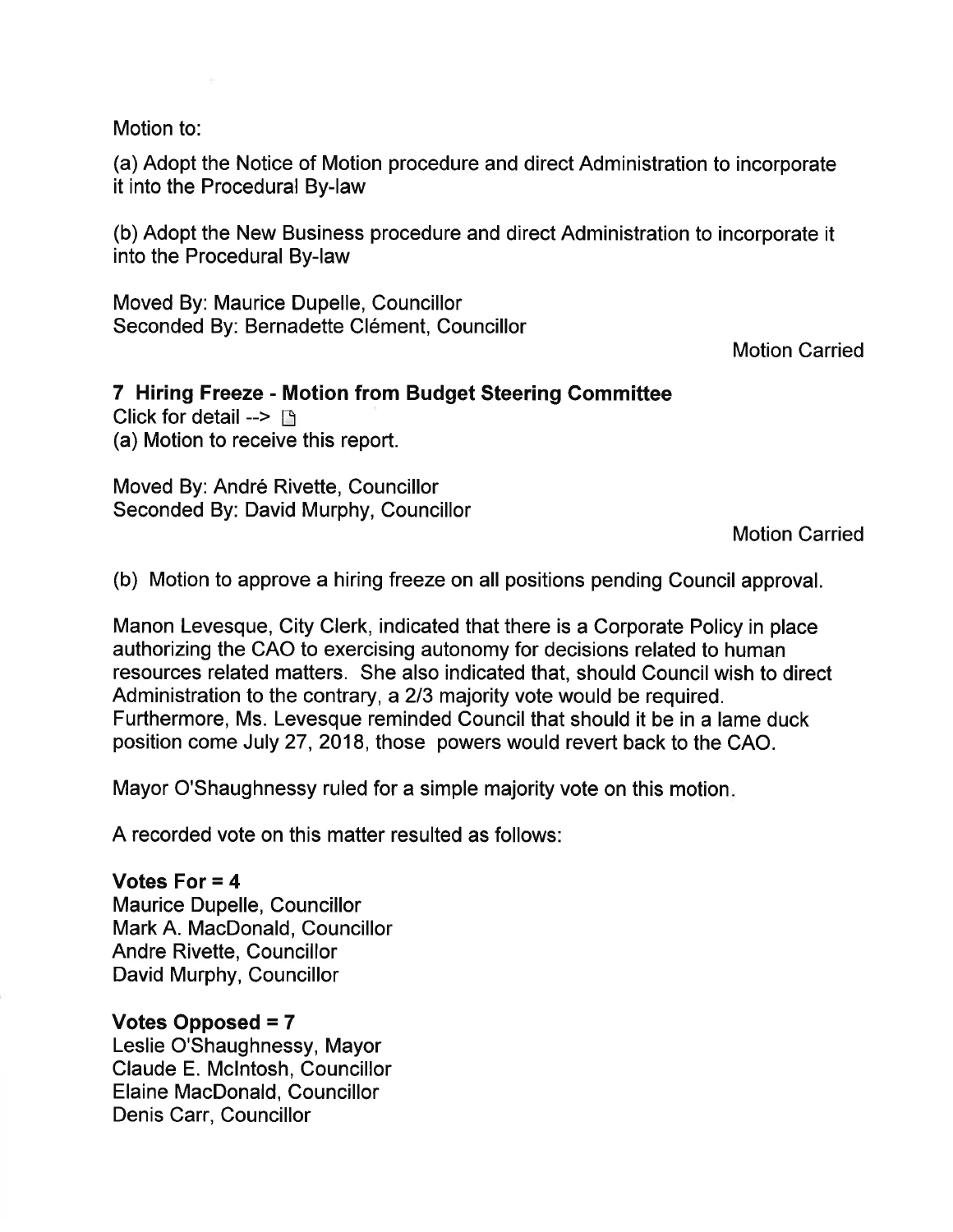Bernadette Clement, Councillor Carilyne Hébert, Councillor Justin Towndale, Councillor

Motion Defeated

8 2017 Annual Remuneration and Expense Statement - Elected Officials Click for detail  $\rightarrow$  n Motion to receive the 2017 statement of remuneration and expenses paid to members of Council in accordance with Section 284 of the Municipal Act, 2001.

Moved By: David Murphy, Councillor Seconded By: Justin Towndale, Councillor

Motion Carried

# 9 Council Compensation for Term oî 2019 to 2022 (Part 2)

Click for detail  $\rightarrow$  n (a) Motion to receive the report.

Moved By: David Murphy, Councillor Seconded By: Justin Towndale, Councillor

Motion Carried

(b) Motion to defer the Council Compensation for the term of December 1,2018 to November 30, 2022 to the Council meeting of Monday, April 9, 2018. Moved By: David Murphy, Councillor Seconded By: Justin Towndale, Councillor

Motion Carried

#### l0 PAC Report No. 1 - Application for a Draft Plan of Condominium (Conversion) - PAC File GD-2018-01, located at 1430 and 1450 First Street East, (Lorneville Apartments), legally described as Part of Lot 3, Concession 1, as shown on Reference Plan 52R-762 Click for detail  $\rightarrow$  n This matter was moved from Consent ltem #5 for discussion.

Motion to endorse the PAC recommendation as presented: (a) That the application dated June 13th, 2017, from Realstar Management to convert the 248 residential apartments into condominiums at 1430 and 1450 First Street East, legally described as Concession 1, Part Lot 3, be given approval in principle, subject to the Draft Plan conditions dated March 5th, 2018 contained in Appendix "A" to this technical report; and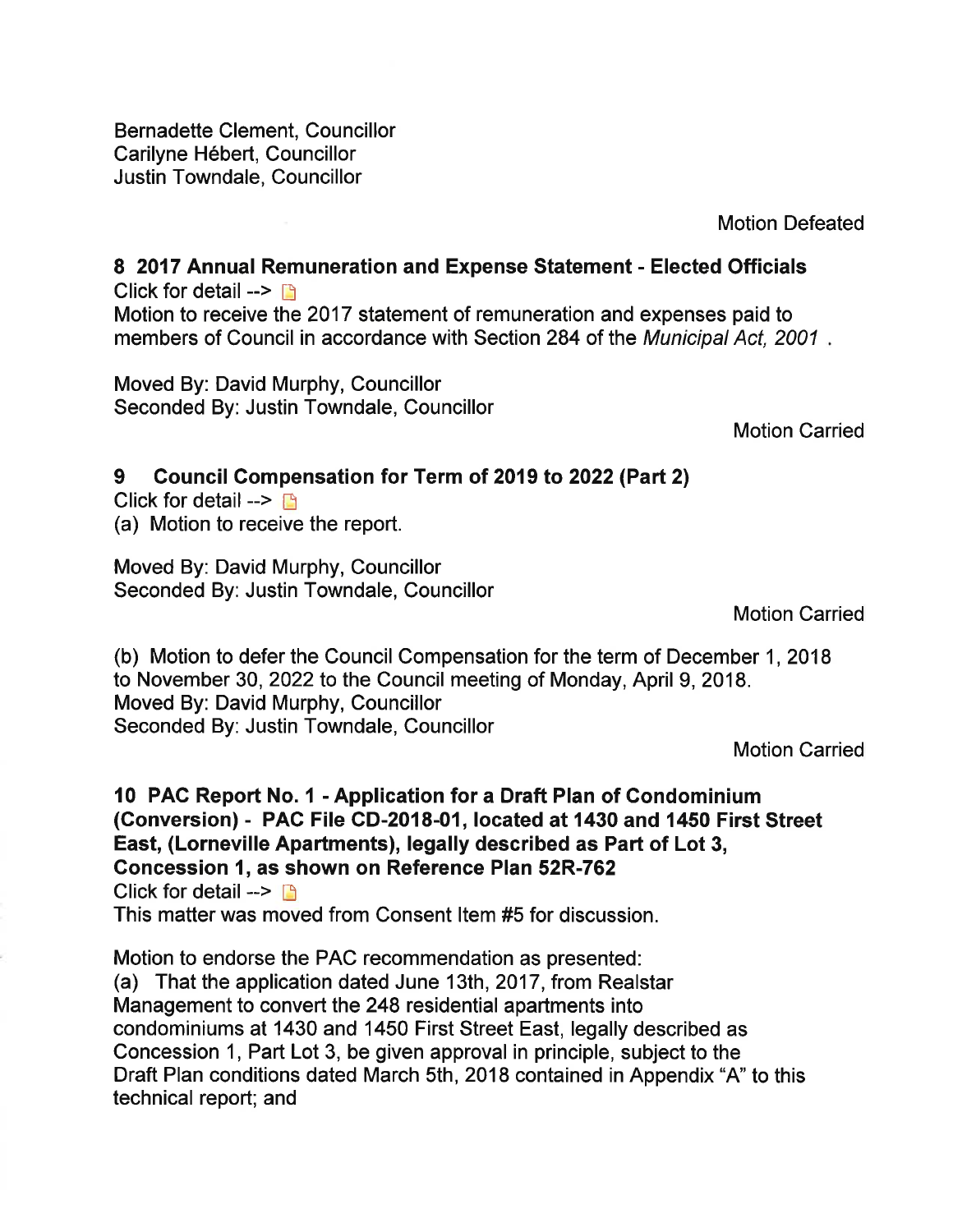(b) That upon final condominium drawings being prepared by an Ontario Land Surveyor and being reviewed and confirmed, that final approval be granted to the Plan of Condominium.

(c) That Council endorse the corresponding Resolution 2018-06. Click for detail  $\rightarrow \rightarrow$ 

Moved By: Justin Towndale Councillor Seconded By: André Rivette, Councillor

Motion Carried

### TENDERS AND REQUESTS FOR PROPOSALS

### 1 Tender 18-T03 Centreline Pavement Markings

Click for detail  $\rightarrow$   $\rightarrow$ 

Motion to award Tender 18-T03 to Stoneline Limited, from Whitby, Ontario at the total bid price of \$105,824.50 (net cost to the Corporation - \$95,298.24) with the option to renew for three additional one year extensions, being the best bid meeting the tender specifications.

Moved By: Elaine MacDonald, Councillor Seconded By: Carilyne Hébert, Councillor

Motion Carried

# 2 Tender 18-T05 Tree Stumping - Spring <sup>2018</sup>

Click for detail  $\rightarrow$  n

Motion to award Tender 18-T05 to AA Landscaping Limited from Greely, Ontario, at the total bid price of \$36,286.56 (net cost to the Corporation - \$32,677.17) being the best bid meeting the tender specifications.

Moved By: Justin Towndale, Councillor Seconded By: Maurice Dupelle, Councillor

Motion Carried

# 3 Tender 18-T06 Grack Sealing on Various Gity Streets

Click for detail  $>$   $\Box$ 

Motion to award Tender 18-T06 to Roadlast Asphalt and Sealing Maintenance lncorporated, from Kemptville, Ontario, at the total bid price of \$31,082.06 (net cost to the Gorporation - \$27,990.36) being the best bid meeting the tender specifications.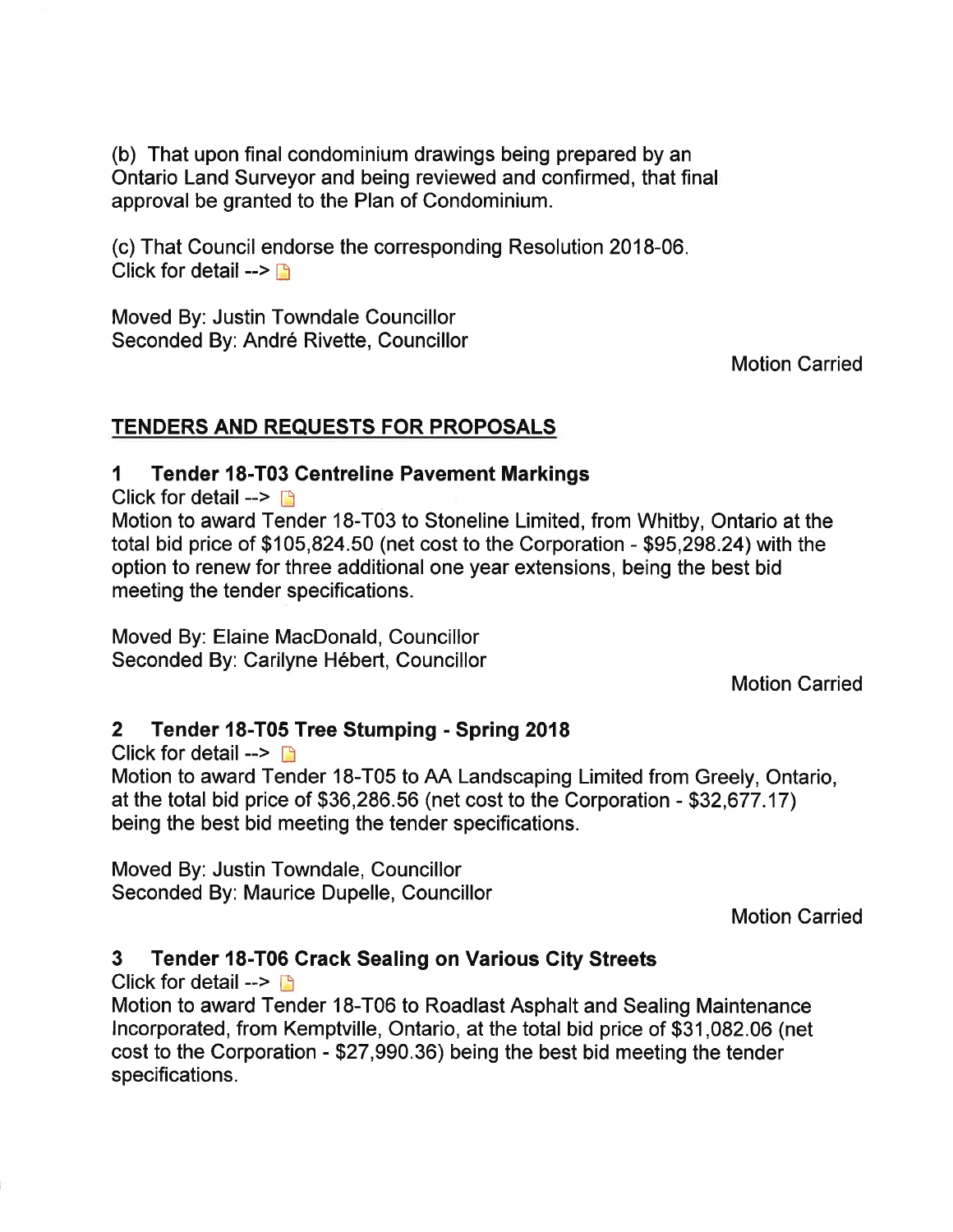Moved By: Elaine MacDonald, Councillor Seconded By: Maurice Dupelle, Councillor

Motion Carried

# 4 Tender 18-T18 Supply, Delivery and Spring Planting of Various 40mm Caliper Trees

Click for detail  $\rightarrow \Box$ 

Motion to award Tender 18-T18 to Macdonell's Garden Centre from Cornwall, Ontario, at the total bid price of \$71 ,190.00 (net cost to the Corporation - \$64,108.80) being the best bid meeting the tender specifications.

Moved By: David Murphy, Councillor Seconded By: Carilyne Hébert, Councillor

Motion Carried

# 5 Tender l8-T17 Supply of Electrical Services for City Departments - Two Years

Click for detail  $\rightarrow$  n

Motion to award Tender 18-T17 to MA Electric Poleline from Long Sault, Ontario, for a two year period from May 1, 2018 to April 30, 2020 with an option to renew for an additional one year term, being the best bid meeting the tender specifications.

Moved By: Maurice Dupelle, Councillor Seconded By: André Rivette, Councillor

Motion Carried

# 6 Request for Proposal 17-P20 Municipal Works Yard - Stand-by Power System Assessment and Design

Click for detail  $\rightarrow$   $\rightarrow$ 

Motion to award RFP 17-P20 to WSP Canada lncorporated, from Cornwall, Ontario, at the total bid price of \$52,096.39 (net cost to the Corporation - \$46,914.41) being the best Proposal meeting the specifications.

Moved By: Carilyne Hébert, Councillor Seconded By: Elaine MacDonald, Councillor

Motion Carried

### NEW BUSINESS

1 Ed¡ble Landscape Strategy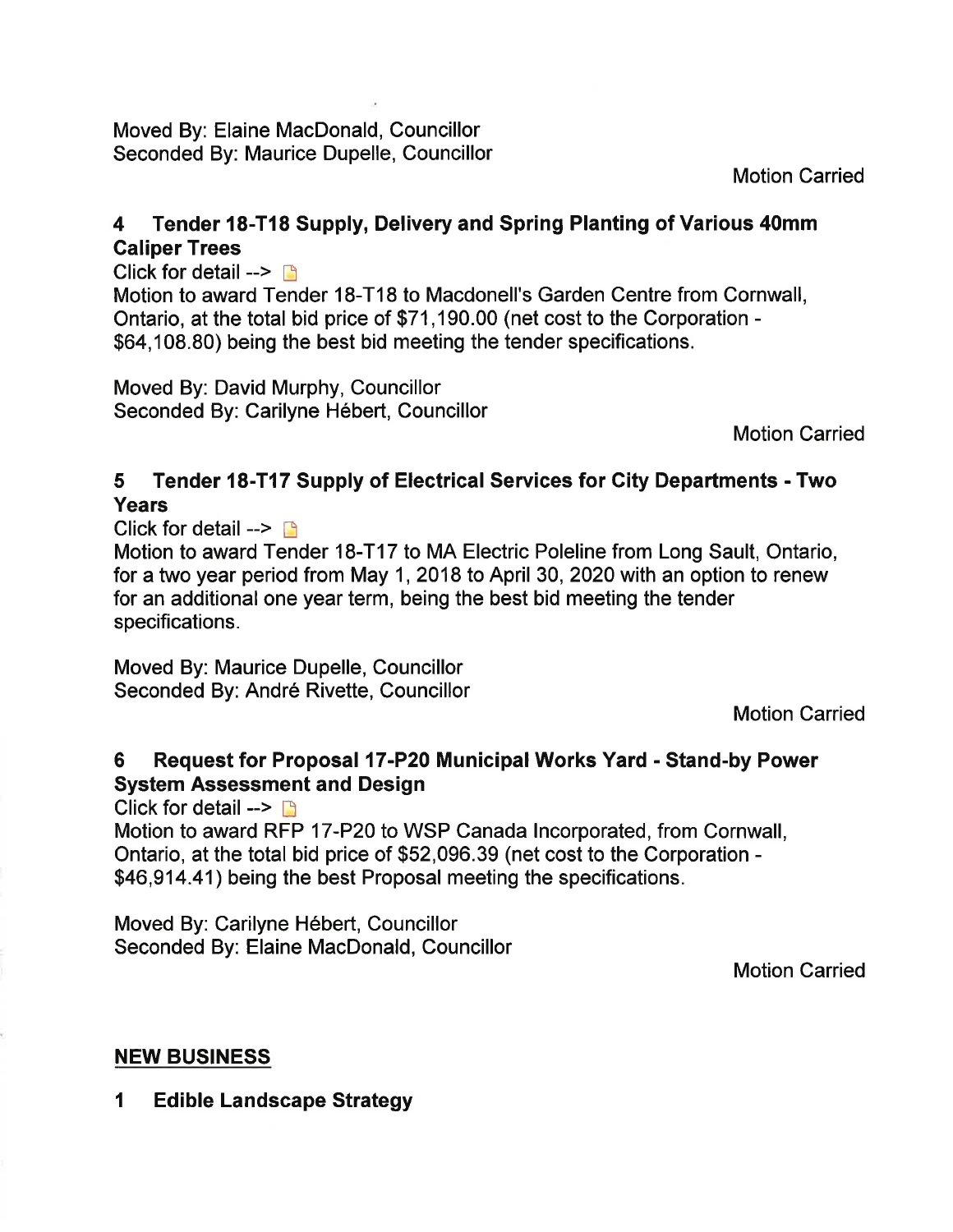Click for detail  $\rightarrow$   $\rightarrow$ Motion to refer the matter to Administration for a report.

Moved By: Carilyne Hébert, Councillor Seconded By: Bernadette Clément, Councillor

Motion Carried

### PASSING OF BY.LAWS

Motion to endorse By-laws 2018-028 to 2018-034 inclusive, listed on the Agenda

2018-025 A By-law to appoint Scott Porter as Municipal Weed lnspector Click for detail  $\rightarrow$  n

2018-026 A By-law to dedicate lands as public highway and name them Tenth Street East

Click for detail  $\rightarrow$  [3]

Explanatory Note 2018-026 Explanatory Note to Bylaw to dedicate lands as public highway and name them Tenth Street East Click for detail  $\rightarrow$   $\rightarrow$ 

2018-027 A By-law to authorize The Corporation of the City of Cornwall to enter into a Renewal Agreement with The Minister of lnfrastructure for Hydro One lands used for the purpose of four monitoring wells

Click for detail  $\rightarrow$  **[6**]

Expfanatory Note 2018-027 Explanatory Note to By-law entering into a Renewal Agreement with the Minister of Infrastructure for the monitoring wells Click for detail  $--$ 

2018-028 A By-law to provide that Sub-Section (5) of Section 50 of the Planning Act, R.S.O. 1990, Chapter p.13 (as amended), does not apply to Block 10 of Registered Plan 52M-35, in the City of Cornwall, designated as Parts 1,2, 3, 4, 5,6,7,8,9, 10, 11, 12, 13 and 14 on Plan 52R-8100, and municipally known as 1 121, 1123, 1125, 1127, 1129, 1131, 1133 and 1 135 Clément Court Click for detail  $\rightarrow$   $\Box$ 

Explanatory Note 2018-028 An Explanatory Note to request removal of Part Lot Control from C.H. Clément Construction Inc. on Block 10 of Registered Plan 52M-35 - Clément Court Subdivision.

Click for detail  $\rightarrow \Box$ 

2018-029 A By-law to authorize The Corporation of the City of Cornwall to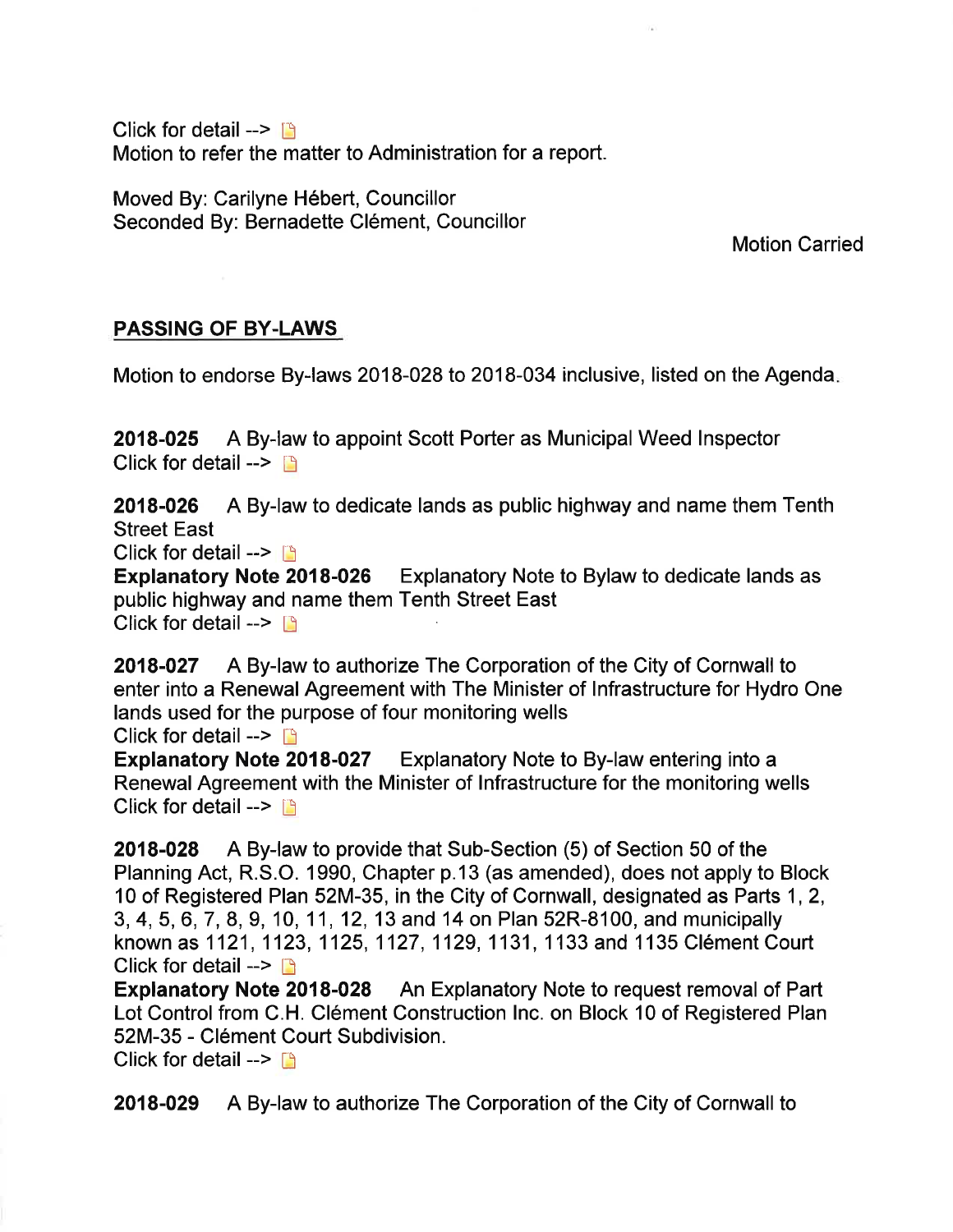enter into a Temporary Supplemental Agreement to Lease with The St. Lawrence Seaway Management Corporation for the use of lands for the bicycle path (SLSMC Lease #64-662) Click for detail  $\leftarrow$ 

2018-030 A By-law to authorize The Corporation of the City of Cornwall to renew its Annual Agreements with the current Domiciliary Hostel Care Providers for 2018, as proposed in the 2018 Municipal Budget Click for detail  $\rightarrow$   $\rightarrow$ 

2018-031 A By-law to authorize The Corporation of the City of Cornwall (on behalf of the Glen Stor Dun Lodge) to update and amend Schedules A, B, C, D and E of the 2018-2019 fiscal year of the current Long Term Care Home Service Accountability Agreement that is in place from April 1, 2016, to March 31, 2019, with the Champlain Local Integration Network (LHIN) Click for detail  $\rightarrow$   $\rightarrow$ 

2018-032 A By-law to enter into a one year Operating Agreement for Marina 200 with Leader Sports beginning April 2018 to November 2018 Click for detail  $--$ 

2018-033 A By-law to authorize The Corporation of the City of Cornwall to enter into a Service Agreement with the Mohawk Council of Akwesasne to accept its curbside residential garbage for a fee at the Cornwall Waste Disposal Site

Click for detail --> **n**<br>Explanatory Note 2018-033 Explanatory Note to By-Law to enter into a Service Agreement with the Mohawk Council of Akwesasne to accept its curbside residential garbage for a fee at the Cornwall Waste Disposal Site Click for detail  $\rightarrow$  D

2018-034 A By-law to authorize The Corporation of the City of Cornwall to enter into an Agreement of Purchase and Sale with Canadian National Railway Company for the purchase of properties adjacent to the Benson Centre Click for detail  $>$  [f]

Moved By: Mark A. MacDonald, Councillor Seconded By: Bernadette Clément, Councillor

Motion Carried

# REPORTS FROM STANDING / SPECIAL COMMITTEES OF COUNGIL

1 Councillor David Murphy commended City Staff for their involvement and dedication towards the success of the recently held Rogers HomeTown Hockey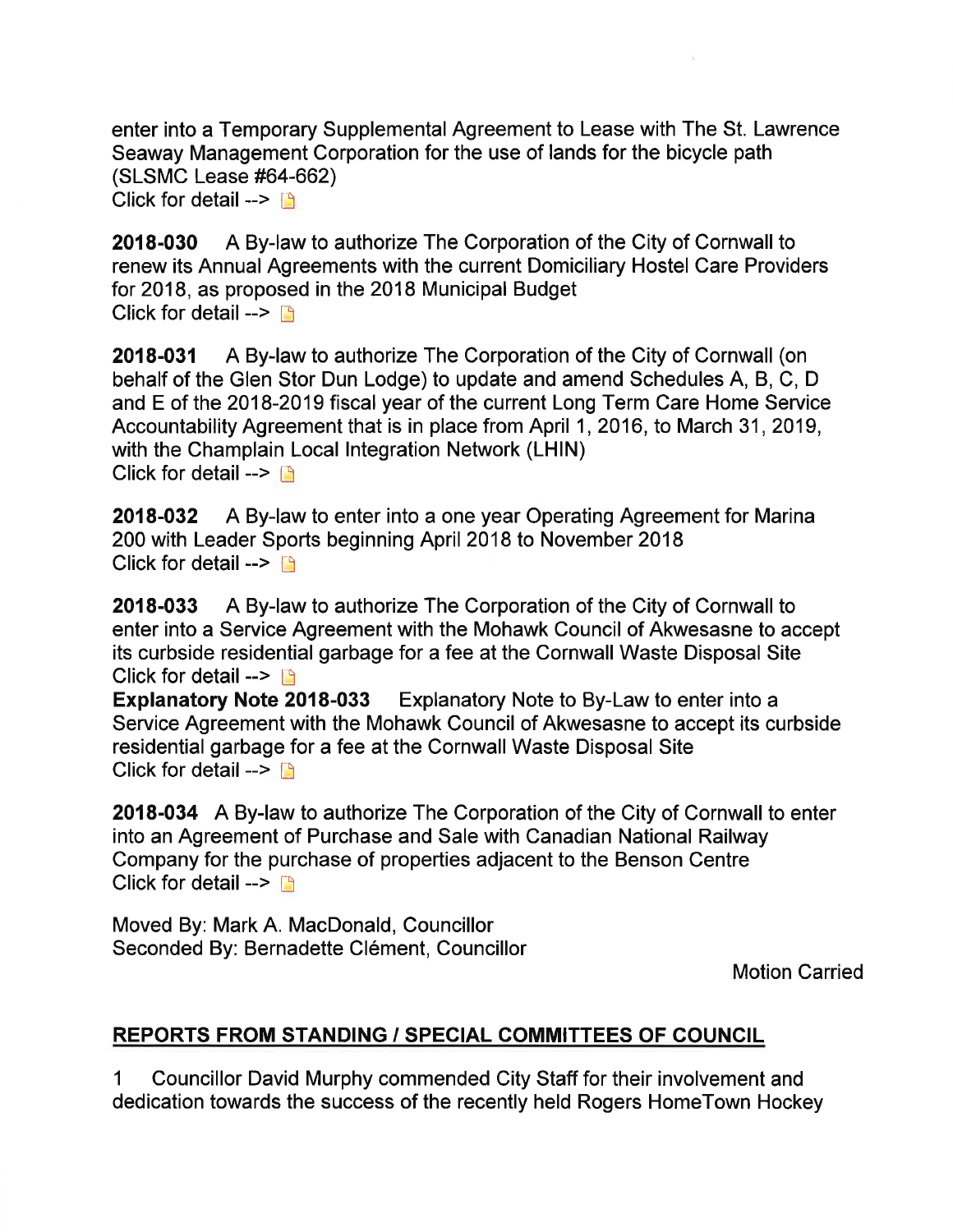event.

2 Councillor Elaine MacDonald acknowledged the recognition of Akwesasne by ways of new signage throughout the City and area.

3 Councillor André Rivette mentioned that Dr. Paul Roumeliotis of the Eastern Ontario Health Unit had concerns with the level of grass cutting budget reductions due to a possible increase in ticks along walking and cycling routes and that these reduction recommendations be reconsidered.

4 Councillor Bernadette Clément expressed her appreciation to the flying of the Drapeau Franco Ontarien in the Council Chambers. Mayor O'Shaughnessy thanked the francophone community for the donation of the flag.

5 Councillor Mark A. MacDonald provided updates from the Joint Services Liaison Committee and the Fire Master Plan Committee.

6 Mayor Leslie O'Shaughnessy requested dates for the next Budget Steering Committee meeting. Monday, April 9,2018 at 1:00 pm was established forthe next budget meeting.

### NOTICES OF MOTION

There were no Notices of Motion

### PENDING BUSINESS LISTING

The Pending Business Listing was presented and no discussion ensued

### 1 Unfinished Business Listing for March 26,2018

Click for detail  $\rightarrow$   $\Box$ Motion to receive the Unfinished Business Listing for March 26,2018.

Moved By: Bernadette Clément, Councillor Seconded By: Maurice Dupelle, Councillor

Motion Carried

### CONFIRMING BY.LAW